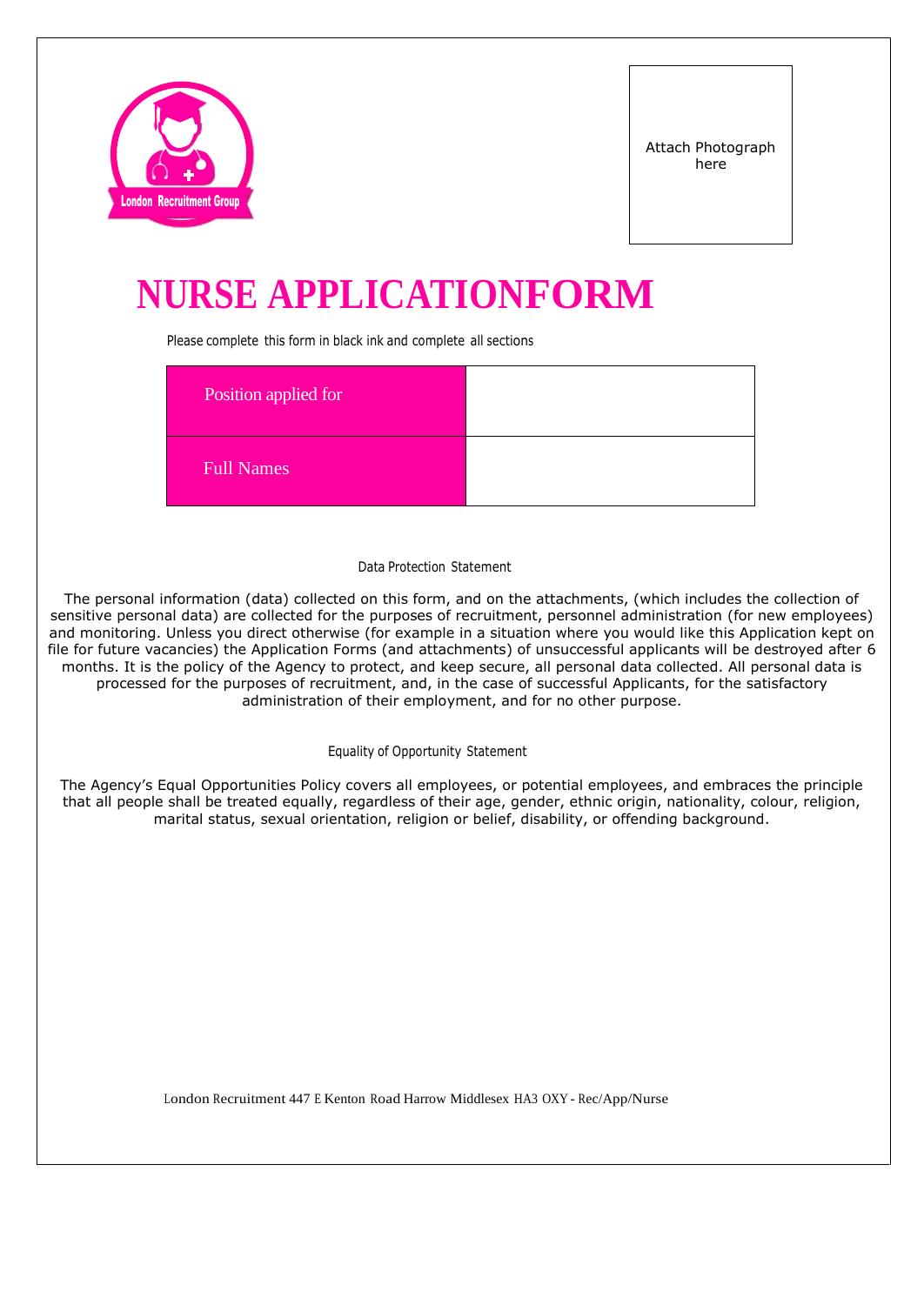| Address                                                                               |               |                       |
|---------------------------------------------------------------------------------------|---------------|-----------------------|
| Postcode                                                                              |               |                       |
| Telephone/mobile                                                                      |               |                       |
| Email                                                                                 |               |                       |
| Nationality                                                                           |               |                       |
| Next of kin<br>To be contacted in case of<br>emergency                                |               |                       |
| Name                                                                                  |               |                       |
| Address                                                                               |               |                       |
| Telephone/mobile                                                                      |               |                       |
| Do you hold a driver's license?<br>If yes, what type?(Provisional,<br>full, LGV, PCV) |               |                       |
| Languages                                                                             |               |                       |
| Are you a member of a union or                                                        | Body name     | Amount of cover       |
| any organisation offering<br>indemnity insurance?                                     | Policy number | Expiry date           |
| DBS certificate number                                                                |               | Update service number |

## Professional Details

The service we give depends on accurate up to date information. Please keep us informed of all developments in your career. To assist us in finding suitable work for you, please tick all nursing specialities of which you have significant, post training experience.

|                   | Yrs exp. |                       | Yrs exp. |                  | ⊠ | Yrs exp |
|-------------------|----------|-----------------------|----------|------------------|---|---------|
| A & E             |          | Isolation             |          | Phlebotomy       |   |         |
| Aero medical      |          | <b>ITU</b>            |          | Practice nursing |   |         |
| $AIDS/HIV+$       |          | Learning disabilities |          | Psychiatry       |   |         |
| Anaesthetics      |          | Liver Unit            |          | Radiotherapy     |   |         |
| Burns and plastic |          | Marie Curie           |          | Recovery         |   |         |
| Cardio-thoracic   |          | Medical               |          | Renal Dialysis   |   |         |
| <b>CCU</b>        |          | Mental Health         |          | <b>SCBU</b>      |   |         |
| Dental Nursing    |          | Midwiferv             |          | Screening        |   |         |
| Dermatology       |          | Nanny                 |          | Social Work      |   |         |
| District nursing  |          | Neurology             |          | <b>STDs</b>      |   |         |
| Elderly care      |          | <b>NNU</b>            |          | Surgical         |   |         |
| <b>ENT</b>        |          | Occupational Health   |          | Terminal care    |   |         |
| Family Planning   |          | <b>ODA</b>            |          | Theatre          |   |         |
| Genito-urinary    |          | Oncology              |          | Tropical disease |   |         |
| Gynae             |          | Ophthalmics           |          | Venepuncture     |   |         |
| Haematology       |          | Orthopaedic           |          | X Ray            |   |         |
| ICU               |          | Paediatrics           |          |                  |   |         |
| Industry          |          | <b>NVQ Details</b>    |          |                  |   |         |

Please give details of any certificates or qualifications you hold. (Including any in specialities listed above.)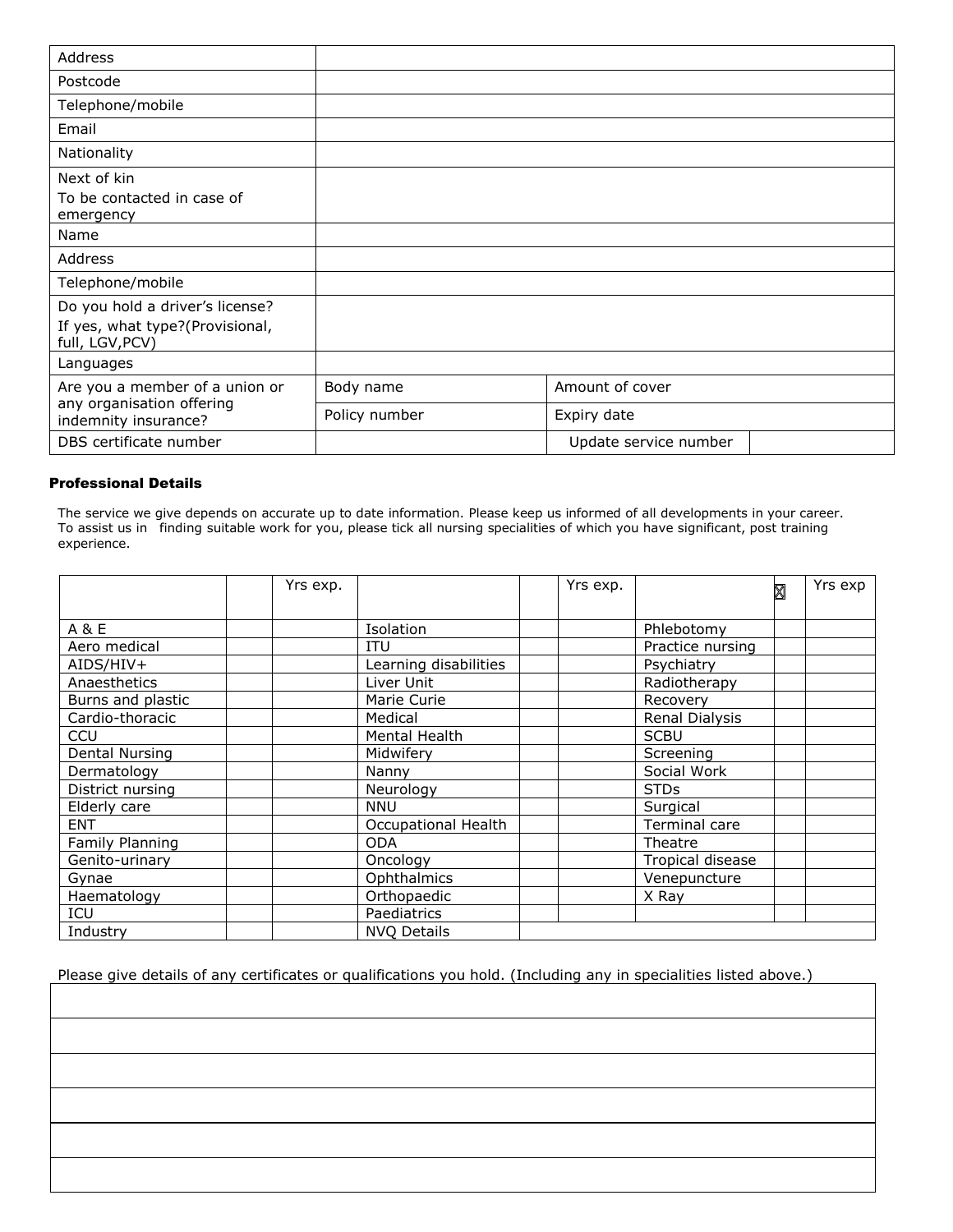## **Employment history Please provide previous employment below over the last five years**

| Name and address of employer | Position and experience |
|------------------------------|-------------------------|
|                              |                         |
|                              |                         |
|                              |                         |
|                              |                         |
|                              |                         |
|                              |                         |
|                              |                         |
|                              |                         |
|                              |                         |
|                              |                         |
|                              |                         |
|                              |                         |
|                              |                         |
|                              |                         |
|                              |                         |
|                              |                         |
|                              |                         |
|                              |                         |
|                              |                         |
|                              |                         |
|                              |                         |
|                              |                         |
|                              |                         |
|                              |                         |

| Training, provide refresher period in brackets       | Undertaken(YES,NO) | Dates completed |
|------------------------------------------------------|--------------------|-----------------|
| Emergency First Aid at Work (including CPR) (3 yrs.  |                    |                 |
| Mental Capacity Act & Deprivation of Liberty (1 yrs. |                    |                 |
| Manual Handling Practical and Theory (1 yrs.)        |                    |                 |
| Food Hygiene Level 2 (3yrs)                          |                    |                 |
| Health & Safety                                      |                    |                 |
| <b>Equality and Diversity</b>                        |                    |                 |
| Fire (1 years)                                       |                    |                 |
| <b>Infection Control</b>                             |                    |                 |
| <b>Medication Administration</b>                     |                    |                 |
| Safeguarding of Vulnerable Adults                    |                    |                 |
| Clinical and medication scenarios (3 yrs.)           |                    |                 |
| Support work                                         |                    |                 |
| Learning disability                                  |                    |                 |
|                                                      |                    |                 |

# **Preference regarding work**

| Which types of work do you prefer? |  |
|------------------------------------|--|
| Hospitals                          |  |
| Nursing home                       |  |
| Residential home                   |  |
| Nights/days                        |  |
| <b>NHS</b>                         |  |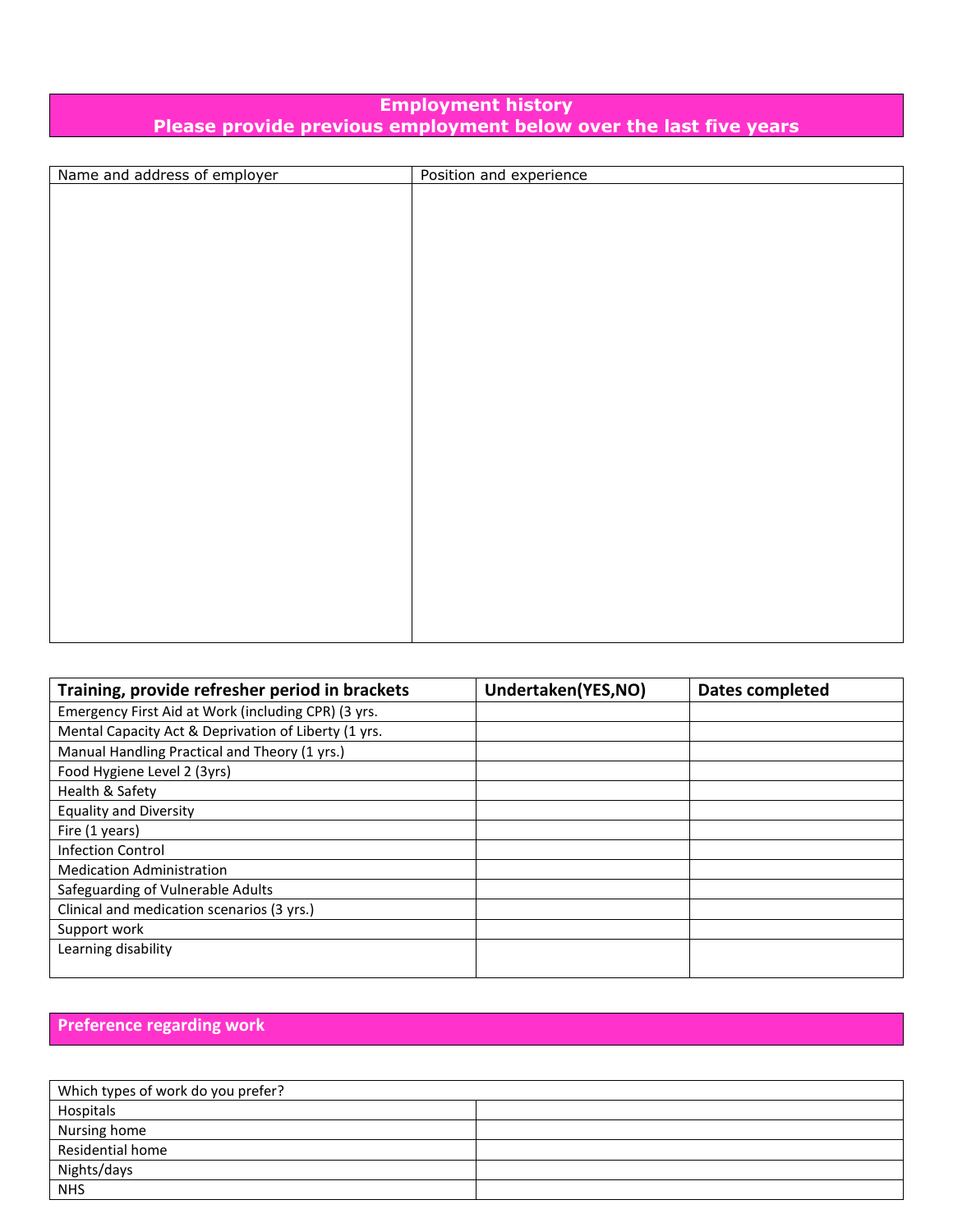### Support work

**Immunisations; proof of immunisation must be provided**

|               | YES/NO | <b>DATE</b> |
|---------------|--------|-------------|
| Tuberculosis, |        |             |
| Hepatitis B   |        |             |
| Rubella       |        |             |
|               |        |             |

#### **References**

Give details of the names/addresses of two work-related Referees. One of the Referees should be your current employer, or if presently unemployed or self-employed, your last employer

| Name, address, postcode | Name, address, postcode |                  |          |
|-------------------------|-------------------------|------------------|----------|
|                         |                         |                  |          |
|                         |                         |                  |          |
|                         |                         |                  |          |
|                         |                         |                  |          |
|                         |                         |                  |          |
|                         |                         |                  |          |
|                         |                         |                  |          |
|                         |                         |                  |          |
|                         |                         |                  |          |
| Telephone number        | Position                | Telephone number | Position |
|                         |                         |                  |          |
|                         |                         |                  |          |

The Criminal Records Bureau (CRB) have issued a Code of Practice regarding Disclosure Information, a copy of which is available upon request. A Disclosure Certificate (standard or enhanced) will be requested from the CRB which will detail all convictions, including those which would otherwise be "spent", as well as details of cautions, reprimands or final warnings. You will be advised of the type of certificate being requested, and asked to give your approval to this application. The Disclosure Certificate will only be requested in the event that you are successful in your application for employment.

# Asylum and Immigration Act 1996

Under Section 8 of the Asylum and Immigration Act 1996 it is a criminal offence to employ a person aged 16 or over who is subject to immigration control unless:

That person has current and valid permission to be in the United Kingdom and that permission does not prevent him or her from taking the job in question; or

The person comes into a category specified by the Home Secretary where such employment is allowed

Any employment offered will be subject to the successful applicant producing appropriate evidence that the Asylum and Immigration Act is not being contravened.

Are you eligible to work in the UK? Yes No Please tick appropriate